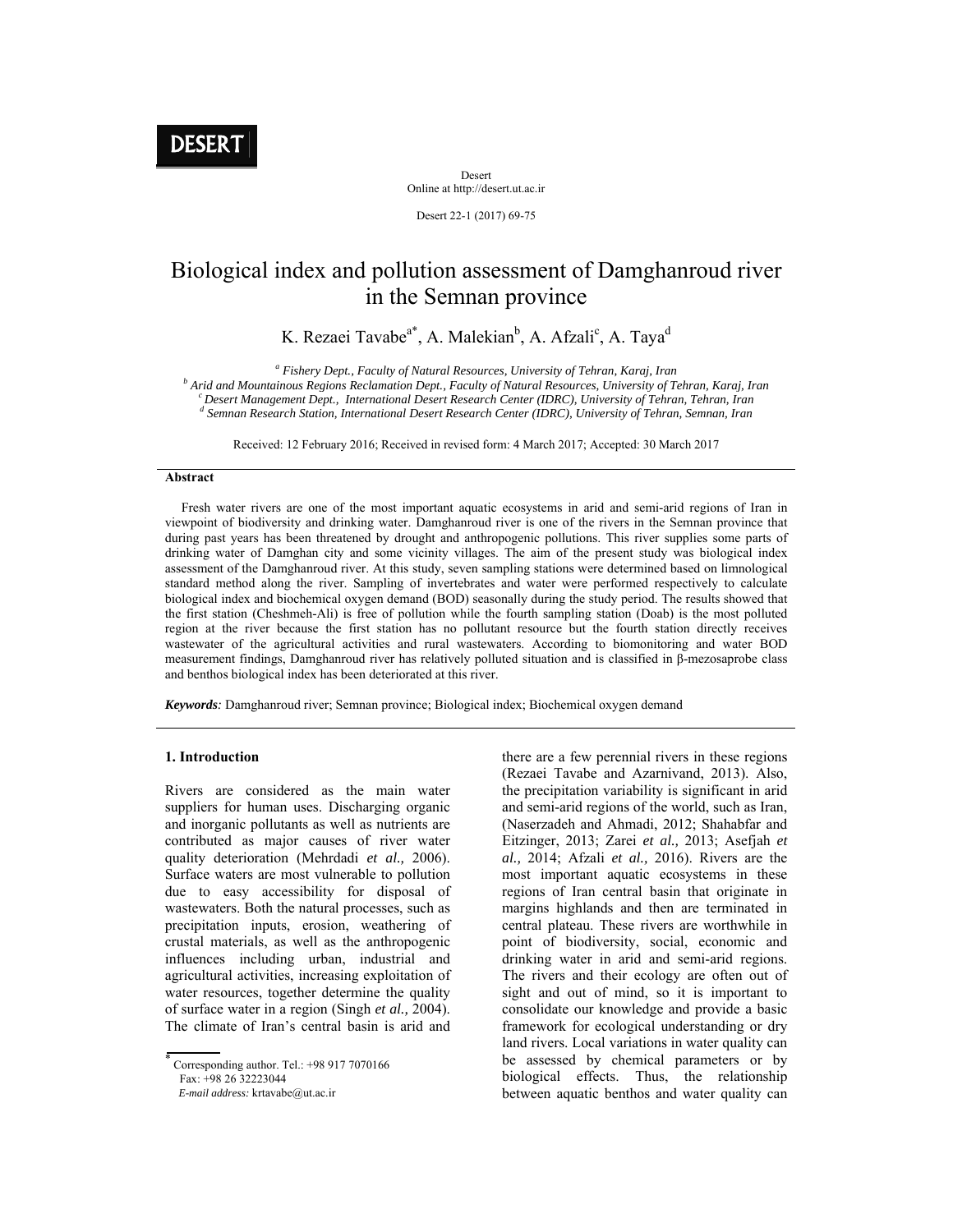be studied at several spatial levels (Daniel and Haury, 1995; Maidment, 2016). All environments vary and organisms exploiting them are likely to evolve adaptations for dealing with fluctuations in favorability (Laronne and Reid, 1993).

 High concentrations of organic matters in surface waters can result in depletion of dissolved oxygen with subsequent adverse effects upon human life (Kotti *et al.,* 2005). The assessments of water quality contaminations require monitoring of a wide range of physical, chemical and biological parameters. The degree of organic pollution which occurs due to an excessive amount of organic matter has typically been monitored by measuring BOD and COD values in rivers (Hur and Cho, 2012). The usual situation is the measurement of multiple parameters, taken at different monitoring times, and from many monitoring stations (Chapman, 1992; Maidment, 2016). Such species are used for a calculation of biological indices giving information about the state of the natural environment. The structure of biocenosis (in particular taxocenosis) which consists in numbers and abundances of species as well as of their dominance relations can be used for bio-indication. Biocenosis structure is usually described by biodiversity indices and derived indices or by similarity indices allowing the structure of the investigated community to be compared with that of a control community (Chomczyńska *et al.,* 2008).

 One of the most important anthropogenic impacts on the environment is the disposal of wastewaters that originate from human activities. Rivers play a major role in assimilation or carrying off the municipal and industrial wastewaters and run-off from agricultural land. Among liquid wastes, wastewaters contaminated by biodegradable pollutants constitute a common by-product of both civil settlements and industrial facilities. Seasonal variations of precipitation, surface runoff, interflow, groundwater flow and pumped in outflows have strong effects on river discharge and subsequently, on the concentration of pollutants in river flow (Vega *et al.,* 1998). Biological monitoring methods are playing an increasingly important role in river quality monitoring, mainly due to the fact that the biota are continuous witnesses of the river's state of health and are collectively sensitive to the whole range of potential pollutants (Grobvi *et al.,* 1997). Degradation of organic matter by heterotrophic bacteria is one of the major processes controlling the oxygen level of aquatic ecosystems and thus their quality. In

most aquatic ecosystems, organic matter has a mainly autochthonous origin but, for rivers flowing through urbanized areas, wastewater effluents can be the major source of organic matter (Servais *et al.,* 1995).

 Damghanroud river is one of the most important rivers in the Semnan province that originates from northwestern of the Damghan city and then terminates in the Hajaligholi desert in the southern of Damghan city. The most importance of this river is related to a new established dam (Damghan dam) with multipurpose usages along the river. The river has been threatened by different pollutions during past years. In the present study, Damghanroud river saprobe condition, self-purification rate and biological index evaluate based on limnological and hydrobiological standard methods.

# **2. Material and Methods**

# *2.1. Sampling stations*

The Damghanroud river has been located in 32 Km northwestern from the Damghan city in the Semnan province on way the Damghan-Kiasar-Sari road. The main branch of the river is Cheshmehali that originates from a permanent spring near to the Roudbar village. Other branches that connect to the Damghanroud river are Doab, Shourtangeh and Chardeh rivers. At the present study, totally 7 sampling stations, namely Cheshmehali (station 1), downstream of Cheshmehali (station 2), downstream of Shourtangeh river mixed point (station 3), downstream of Doab river mixed point (station 4), location of the teleferic bridge (station 5), between the teleferic bridge and Damghan dam (station 6) and Damghan dam drainage (station 7) were selected on the river under the river quality-monitoring network. The sampling network was designed to cover a wide range of determinants at key sites, which reasonably represent the water quality of the river system accounting for nranch and inputs from wastewater drains that have impact on downstream water quality.

# *2.2. Invertebrate and water sampling*

Invertebrate and water (BOD factor) samples were collected each season at three points (1/4, 1/2 and 3/4) across the river width at all the 7 stations with a view to monitor changes caused by the seasonal limnological. Invertebrate sampling was accomplished by surber or foot square-foot sampler and BOD of the water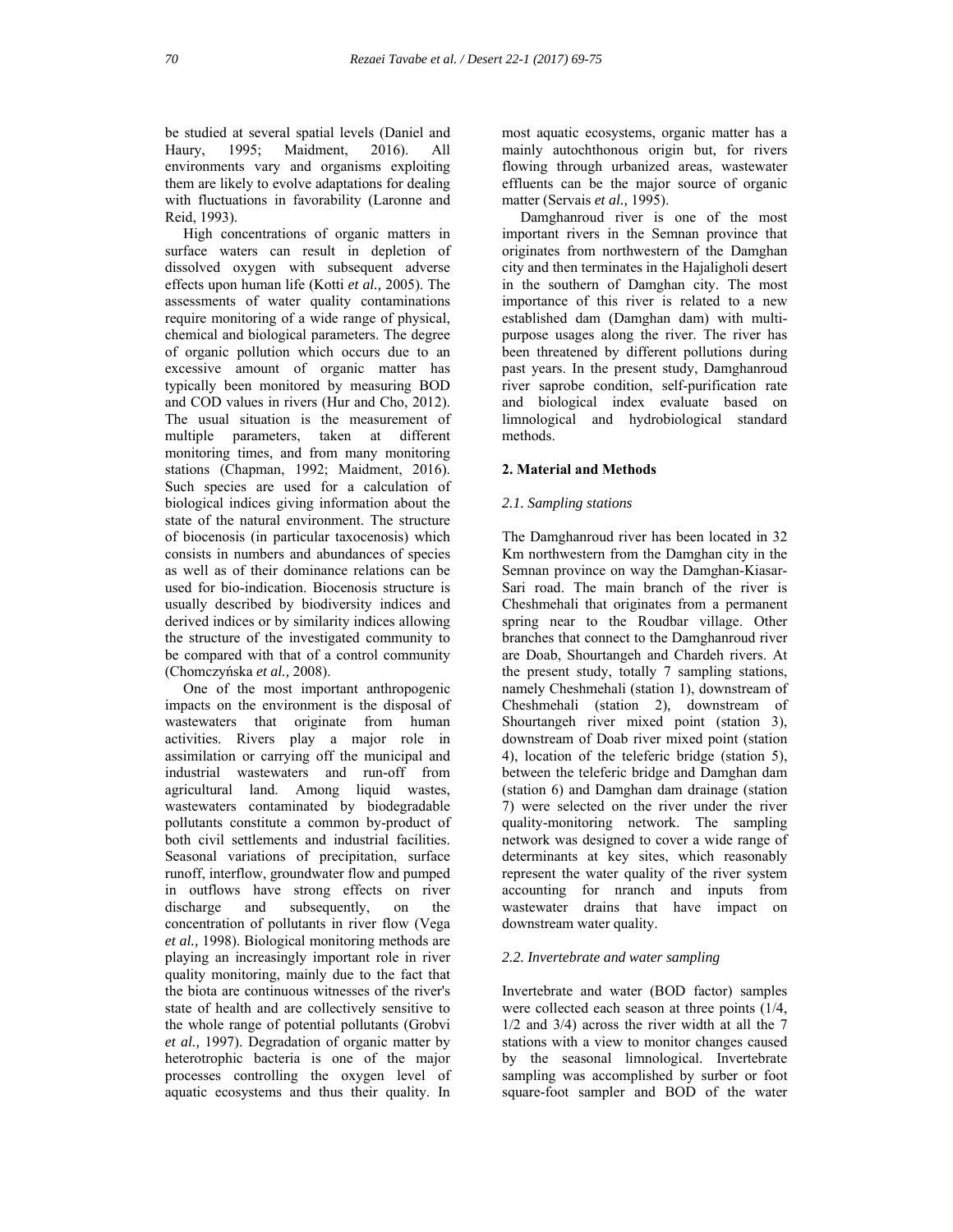samples were determined by winkler azide method (Chapman, 1992).

| Station number | station                                      | position                |  |
|----------------|----------------------------------------------|-------------------------|--|
|                | Cheshmehali                                  | N 36°16′42″             |  |
|                |                                              | $E$ 54° 05′ 04″         |  |
|                |                                              | N 36°16′02″             |  |
| 2              | downstream of Cheshmehali river              | $E$ 54° 05′ 53″         |  |
| 3              |                                              | N $36^{\circ} 16' 16''$ |  |
|                | downstream of Shourtangeh river              | E $54^{\circ}$ 06' 37"  |  |
|                | downstream of Doab river                     | N 36°15′08″             |  |
| $\overline{4}$ |                                              | $E$ 54° 09′ 06″         |  |
| 5              |                                              | N 36°13′33″             |  |
|                | location of the teleferic bridge             | E 54° 12' 57"           |  |
|                |                                              | N 36°13′35″             |  |
| 6              | between the teleferic bridge and Damghan dam | $E$ 54° 03′ 27″         |  |
| 7              |                                              | N 36°13′39″             |  |
|                | Damghan dam drainage                         | $E$ 54° 15′ 10″         |  |

#### *3.2. Biologic index (Z) estimating*

To determine river water quality, estimating the biological index is requirement. Biological index is calculated by Baur formula (Baur, 1980) and wegl invertebrate benthos table (Wegl, 1983). As below:

$$
Z = \frac{\sum o + 2\sum \beta + 3\sum \alpha + 4\sum p}{\sum h}
$$

Z= Biological Index

∑o= Number of invertebrates related to oligosaprobe region ∑β= Number of invertebrates related to βmezosaprobe region  $\Sigma \alpha$ = Number of invertebrates related to  $\alpha$ mezosaprobe region ∑p= Number of invertebrates related to polysaprobe region

**∑**h= Total number of invertebrate samples

Table 2. Biological index and river saprobic condition (Ahmadi and Nafisi, 2001)

| Biological index $(Z)$ | Water quality   | Water region | Saprobic condition    |  |  |
|------------------------|-----------------|--------------|-----------------------|--|--|
| 1-1.5                  | Good            |              | Oligosaprobe          |  |  |
| 1.5-2.5                | Moderate        |              | β-mezosaprobe         |  |  |
| $2.5 - 3.5$            | Relatively weak | ,,,,         | $\alpha$ -mezosaprobe |  |  |
| $3.5 - 4$              | Weak            |              | polysaprobe           |  |  |

#### *4.2. Statistical Analysis*

The data were normalized by Shapiro-Wilk test and then were analyzed statistically. Data were subjected to one-way ANOVA; significant differences between the means were compared with the Duncan's test, and statistical significance was tested at a 0.05 probability level using SPSS version 18.0.

### **3. Results**

#### *1.3. Biological index*

The results of biological index assessment are given in table 3. In the current study, 18 genius and species of aquatic insects including larvae, pupa and adult were identified then at each station, based on their tolerance biological index were calculated (Baur, 1980) seasonally (Table 3). The results confirmed that in all seasons, the lowest biological index mean of Cheshmehali and Damghan dam drainage stations showed significant differences (P<0.05) among the sampling stations. The results also showed that the maximum total biological indices were recorded for downstream of Cheshmehali river, downstream of Shourtangeh river and downstream of Doab river sampling stations (Fig. 1).

#### *2.3. Biochemical oxygen demand (BOD)*

BOD values in the Cheshmehali and Damghan dam drainage stations were recorded significantly (P<0.05) as the lowest in all season. According to the results in all seasons, changing procedures of BOD value along the Damghanroud river are approximately same (Table 4). The minimum  $(1.21\pm0.11)$  and maximum (15.04±1.08) BOD values were recorded at Damghan dam drainage in spring season and at downstream of Doab river in summer season respectively (Table 4). The results also showed that the lowest BOD was recorded for Cheshmehali and Damghan dam drainage sampling stations (Fig. 2).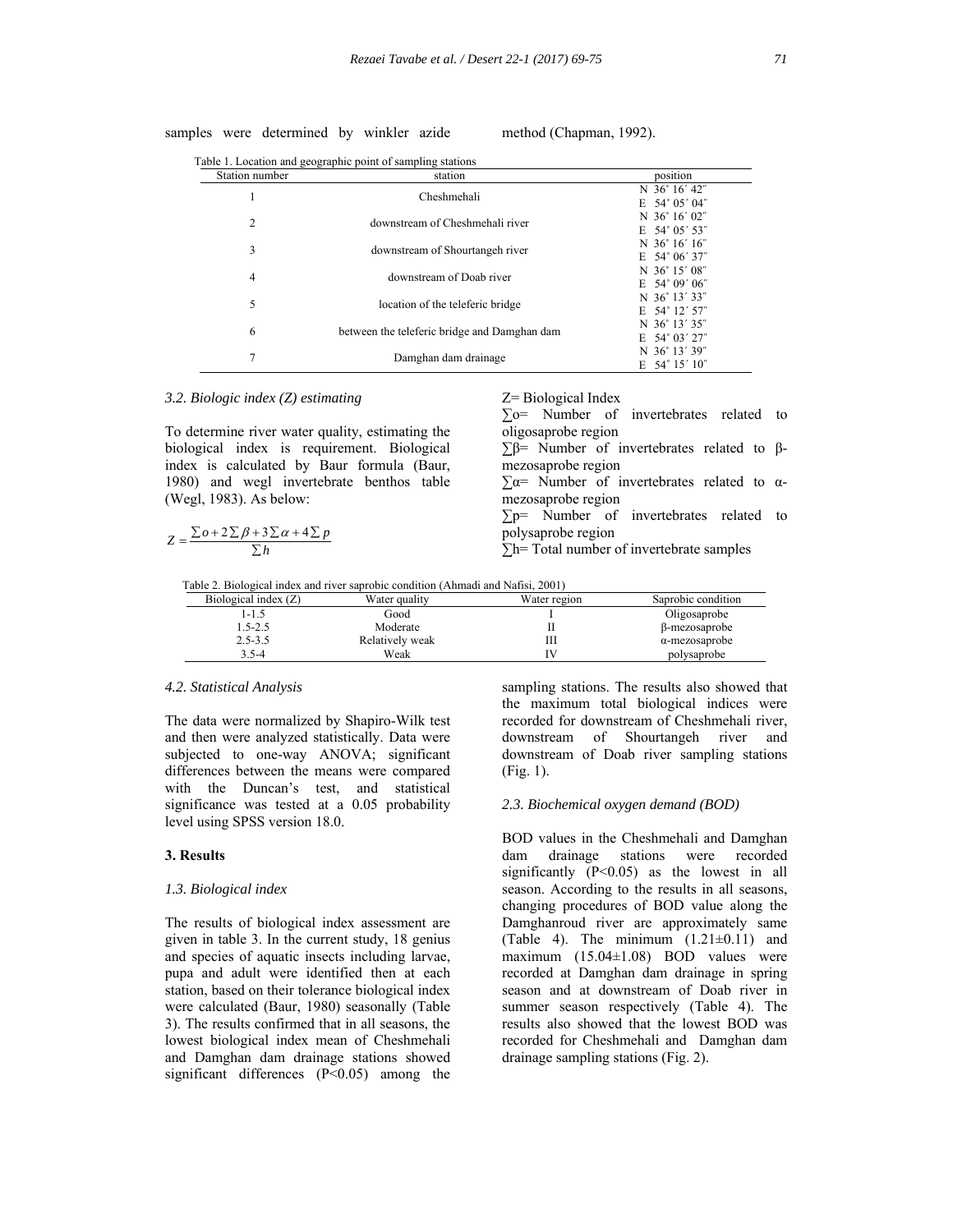

 **Sampling Stations**

Fig. 1. Comparison of average biological index among studied sampling stations. Means with different letters are significantly different ( $P < 0.05$ )

Table 3. Biological index at different sampling stations during the study period

| Sampling<br>station number | Location                                        | Spring                       | Summer                       | Autumn                       | Winter                       |
|----------------------------|-------------------------------------------------|------------------------------|------------------------------|------------------------------|------------------------------|
|                            | Cheshmehali                                     | $1.35 \pm 0.07$ <sup>a</sup> | $1.48 \pm 0.14$ <sup>a</sup> | $1.46 \pm 0.11$ <sup>a</sup> | $1.33 \pm 0.14$ <sup>a</sup> |
| 2                          | Downstream of Cheshmehali river                 | $3.12\pm0.13^{b}$            | $3.81 \pm 0.18$ <sup>c</sup> | $3.71\pm0.25$ <sup>c</sup>   | $3.41\pm0.22$ °              |
| 3                          | Downstream of Shourtangeh river                 | $3.22 \pm 0.26$ <sup>b</sup> | $3.79 \pm 0.24$ °            | $3.55 \pm 0.27$ °            | $3.68 \pm 0.24$ °            |
| 4                          | Downstream of Doab river                        | $3.15\pm0.21$ <sup>b</sup>   | $3.74\pm0.19^{b}$            | $3.67 \pm 0.31$ °            | $3.41\pm0.29$ °              |
|                            | Location of the teleferic bridge                | $2.73\pm0.16^{b}$            | $2.61\pm0.13^{b}$            | $2.76\pm0.25$ <sup>b</sup>   | $2.71\pm0.17^{b}$            |
| 6                          | Between the teleferic bridge and<br>Damghan dam | $2.81 \pm 0.14$ <sup>b</sup> | $2.56\pm0.11^{b}$            | $2.44\pm0.19^{b}$            | $2.49\pm0.23$ <sup>b</sup>   |
|                            | Damghan dam drainage                            | $1.42 \pm 0.12$ <sup>a</sup> | $1.75 \pm 0.18$ <sup>a</sup> | $1.81 \pm 0.14$ <sup>a</sup> | $1.51 \pm 0.09$ <sup>a</sup> |

Values with the same superscript letters in a column are not significantly different at the 0.05 level.



 **Sampling Stations**

Fig. 2. Comparison of average BOD among studied sampling stations. Means with different letters are significantly different  $(P < 0.05)$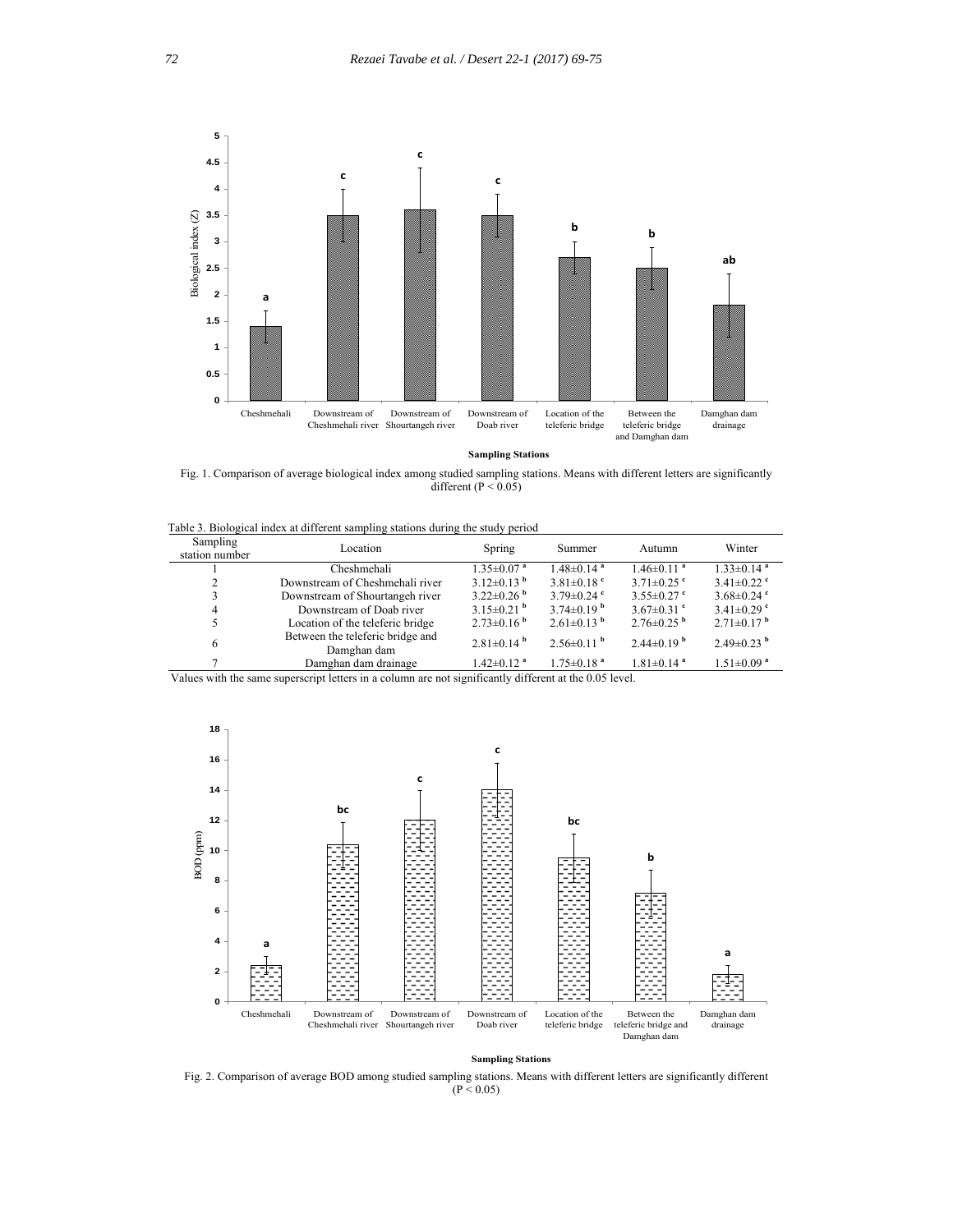| Sampling<br>station number | Location                                        | Spring                        | Summer                        | Autumn                        | Winter                       |
|----------------------------|-------------------------------------------------|-------------------------------|-------------------------------|-------------------------------|------------------------------|
|                            | Cheshmehali                                     | $1.94 \pm 0.19$ <sup>a</sup>  | $2.35 \pm 0.34$ <sup>a</sup>  | $2.24 \pm 0.25$ <sup>a</sup>  | $2.52 \pm 0.26$ <sup>a</sup> |
| 2                          | Downstream of Cheshmehali river                 | 9.45 $\pm$ 0.8 bc             | $11.19 \pm 1.12$ bc           | $10.13 \pm 1.2$ bc            | $10.29 \pm 1.41$ bc          |
|                            | Downstream of Shourtangeh river                 | $10.51 \pm 0.84$ <sup>c</sup> | $13.37\pm0.68$ °              | $12.69 \pm 1.55$ bc           | $11.38 \pm 1.47$ bc          |
| 4                          | Downstream of Doab river                        | $10.77 \pm 0.89$ °            | $17.04 \pm 1.08$ <sup>d</sup> | $14.43 \pm 1.62$ <sup>c</sup> | $13.21 \pm 1.17$ °           |
|                            | Location of the teleferic bridge                | $8.37 \pm 0.48$ bc            | $10.12 \pm 1.48$ bc           | $10.28 \pm 1.24$ bc           | 9.28 $\pm$ 1.29 bc           |
| 6                          | Between the teleferic bridge and<br>Damghan dam | $6.53\pm0.71$ <sup>b</sup>    | $8.13 \pm 1.09$ <sup>b</sup>  | $7.24 \pm 1.23$ <sup>b</sup>  | $7.13 \pm 1.28$ <sup>b</sup> |
|                            | Damghan dam drainage                            | $1.21 \pm 0.11$ <sup>a</sup>  | $2.16 \pm 0.21$ <sup>a</sup>  | $2.06\pm0.15$ <sup>a</sup>    | $1.92 \pm 0.24$ <sup>a</sup> |
|                            |                                                 |                               |                               |                               |                              |

Table 4. BOD parameter at different sampling stations during the study period

Values with the same superscript letters in a column are not significantly different at the 0.05 level.

# **4. Discussion**

The results of the current study recorded the lowest Biological index and BOD values at upstream point (Station #1) and downstream point (Station #7) of the Damghanroud river while these values were significantly higher at the intermediate sampling stations. This matter indicates that the river in origination and termination areas has the minimum pollution. Because at the origination area there are no any pollutant source and the termination area selfpurification phenomenon remove pollution along the river. Self-purification potential is a capability by which rivers are enabled to dilute, lessen or eliminate the undesirable effects of entered pollutants. Precise specification of such capability may be considered as a powerful instrument in rivers sustainable management (Mehrdadi *et al.,* 2006; De los Rios Escalante *et al.,* 2015). The capacity of the self-purification is closely related with the characteristics of the river including the flow discharge, flow rate, sediment-load and creatures in the rivers. For a certain river, the capacity of the self-purification is determined. When the total amount of pollutants is beyond the self-purification capacity of the river, the river will be polluted. The self-purification is an index to estimate the pollution accommodation of the river (Tian *et al.,* 2012). Water self-purification and the improvement of water quality are necessary for the self- maintenance of the entire aquatic ecosystem, as they provide for the remediation of the habitats of aquatic species (Wei *et al.,* 2009). The role of self-purification increases due to the deterioration of natural water quality and increased anthropogenic load on water bodies and streams (Ostroumov, 2005).

 The effects of anthropogenic disturbances in the receiving systems can be assessed by measuring changes in community structural parameters including biodiversity indicators, biotic indices, community structure and betadiversity. Beta-diversity is generally expected to be low among harsh sites because few species from the potential regional species pool are adapted to survive the harsh environmental conditions (Kabir *et al.,* 2015). According to the results, in summer season the highest biological index value recorded at the sampling stations # 2 and # 3 where mainly receive organic pollutions from the Cheshmehali recreational center that effect on the benthos biodiversity and invertebrate fauna community. Indices are useful tools to communicate with managers because they reduce complex scientific data, integrate different types of information, and produce results that can be easily interpreted in the perspective of water quality management (Wilson and Jeffrey, 1994). One of the major advantages of biomonitoring with benthic invertebrates is the possibility to detect changes in water quality that occur at the time of sampling as well as changes that have occurred within a longer period before sampling, due to the relatively sedentary life style and long life spans of these organisms (Rosenberg and Resh, 1996; Schwoerbel, 1999; Rezaei Tavabe *et al.,* 2010). The use of the benthic invertebrate fauna as an indicator for a qualitative classification of freshwater systems has increased in many regions of the world within the last years (Roldan, 2003). Therefore, organic pollution has the potential to affect the biological integrity of aquatic systems, decreases the quality of waters and may directly affect aquatic invertebrate fauna.

 Biochemical oxygen demand (BOD) is a measure of the quantity of oxygen used by microorganisms in the oxidation of organic matter in a given water sample at certain temperature over a specific time period. The results showed that in summer season, the highest (17.04±1.08 ppm) and the least  $(2.16\pm0.21$  ppm) BOD value was for sampling stations # 4 and #7 respectively. This matter may reflect urban wastewater of the Doab village and wastewater of livestock culture near to the river while in the station # 7 selfpurification of the river decreases BOD value about 8 times. River water usually is of the highest quality in its headwater reaches, becoming dirtier along its length as it passes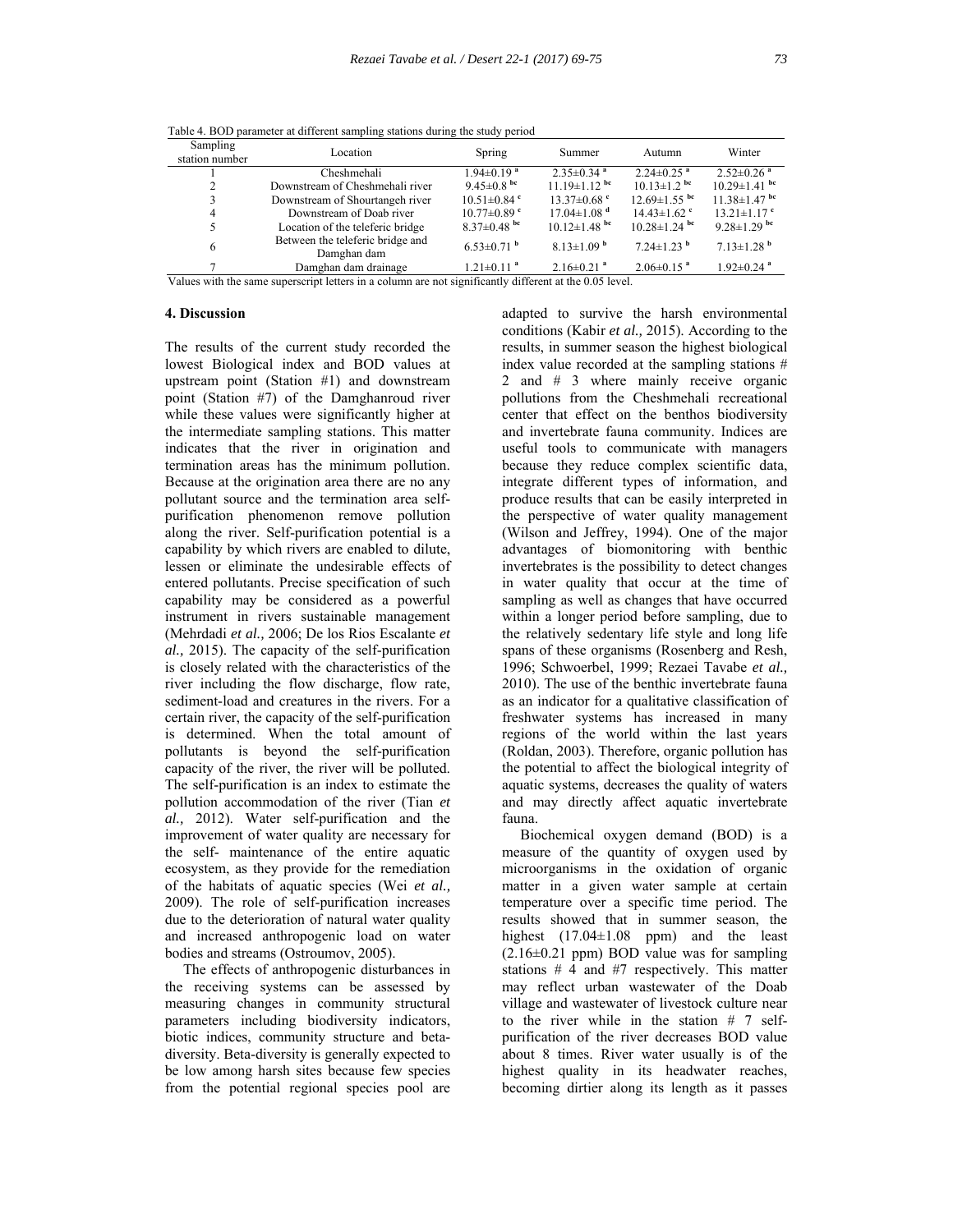through different land uses and used for a variety of purposes (Kotti *et al.,* 2005; Maidment, 2016). A high level of BOD deteriorates river water quality by rapid decomposition of biodegradable organic matter and the subsequent depletion of dissolved oxygen (Hur and Cho, 2012). Threshold values for pollutant load in wastewater, established independently of the river flow rate, do not protect from pollution since the mechanisms that determine water quality are mixing, transport and species reactions occurring in the receiving water body (Campolo *et al.,* 2001). Contamination generated from upstream development, agriculture wastewater and human activity introduces a significant amount of nutrients and organic into rivers, thus, accelerates the hypoxia or eutrophication process, spoils the public water resources, and caused high BOD (Rezaei Tavabe *et al.,* 2010). The BOD prediction in the rivers becomes a complex exercise when the wastewater from a town or catchment area flows into the river in the form of a continuous sheet discharge (Swaroop, 1993).

#### **5. Conclusion**

Continuous water quality biomonitoring is essential for efficient management of rivers and for the prompt control of pollution. According to biomonitoring and water BOD measurement findings, Damghanroud river has relatively polluted situation and is classified in βmezosaprobe class. Sampling stations  $# 1$  and  $# 1$ 7 are free of pollution while the stations # 2 and #3 are the most polluted region along the river; because the station # 1 has no pollutant resource but station  $# 2$  and  $# 4$  receives directly different types of wastewater from different usages. Stations 5 and 6 have moderate pollution situation; because these stations in spite of receiving pollutants but have relatively selfpurification opportunity. Aquatic insect species and their frequency that mainly relate to pollution regions І and ІІ, indicate to avarage biological condition at Damghanroud river.

## **Acknowledgment**

The authors sincerely thank Mr. Ali Nazarzadeh, Mr. Jahangir Habibi and Mohammadreza Khamouhshi for their technical assistances. Thanks to the Semnan Water Organization for supporting this research under applied research project code SEE-87003.

#### **References**

- Afzali, A., H. Keshtkar, S. Pakzad, N. Moazami, E. Azizabadi Farahani, A. Golpaygani, E. Khosrojerdi, Z. Yousefi, M. TaghiNaghilou, 2016. Spatio-temporal analysis of drought severity using drought indices and deterministic and geostatistical methods (Case Study: Zayandehroud River Basin). Desert, 21; 165-172.
- Ahmadi, M., M. Nafisi, 2001. Identification of Running Water Indicator Invertebrate, Khabir publication, Tehran,
- Asefjah, B., F. Fanian, Z. Feizi, A. Abolhasani, H. Paktinat, M. Naghilou, A. Molaei Atani, M. Asadollahi, M. Babakhani, A. Kouroshnia, F. Salehi, 2014. Drought monitoring by using several meteorological drought indices (Case study: Salt Lake Basin of Iran). Desert, 19; 155-165.
- Baur, W., 1980. Gewasser guete bestimmen and beurtilen, Paul Parey Verlag, Stuttgart.
- Campolo, M., A. Soldati, P. Andreussi, 2001. Water quality control in the river Arno. Water Resour. Res., 35; 3547–3552.
- Chapman, D., 1992. Water Quality Assessment. In: Chapman D, London H, Chomczyńska M, Montusiewicz A, Malicki J, Lagód G, Editors. Application of Saprobes for Bioindication of Wastewater Quality. Environmental Engineering Science, 26; 289-296.
- Daniel, H., J. Haury, 1995. Effects of fish farm pollution on phytocenoses in an acidic river (the River Scorff, South Brittany, France). Acta Botanica Gallica, 142; 639-650.
- De los Rios Escalante, P., K. Górski, P. Acevedo, M. Castro, 2015. First observations of the aquatic invertebrate fauna in ephemeral Atacama River (22° S, Antofagasta Region, Chile). Desert, 20; 117-121.
- Grbovi, S., J. Walley, B. Kompare, 1997. Using machine learning techniques in the construction of models. Part II: Rule induction. Ecol. Modelling, 95; 95–111.
- Hur, J., J. Cho, 2012. Prediction of BOD, COD, and total nitrogen concentrations in a typical urban river using a fluorescence excitation-emission matrix with PARAFAC and UV absorption indices. Sensors, 12; 972-981.
- Kabir, H., M. Kibria, M. Jashimuddin, M.M. Hossain, 2015. Conservation of a river for biodiversity and ecosystem services: the case of the Halda – the unique river of Chittagong, Bangladesh. International Journal of River Basin Management, 13; 333-342.
- Kotti, M. E., A.G. Vlessidis, N.C. Thanasoulias, N.P. Evmiridis, 2005. Assessment of River Water Quality in Northwestern Greece. Water Resources Management, 19; 77-94.
- Laronne, J.B., L. Reid, 1993. Very high rates of bedload sediment transport by ephemeral desert rivers. Nature, 366; 148-150.
- Maidment, D.R., 2016. Open Water Data in Space and Time. Journal of the American Water Resources Association, 52; 816-824.
- Mehrdadi, N., M. Ghobadi, T. Nasrabadi, H. Hoveidi, 2006. Evaluation of the quality and selfpurification potential of Tajan river using QUAL2E Model. Iran. J. Environ. Health. Sci. Eng., 3; 199-204.
- Naserzadeh, M.H., E. Ahmadi, 2012. Study of meteorological drought index in drought monitoring and mapping in Qazvin province. Geo. Sc. Ap. Res. J., 27; 141-162.